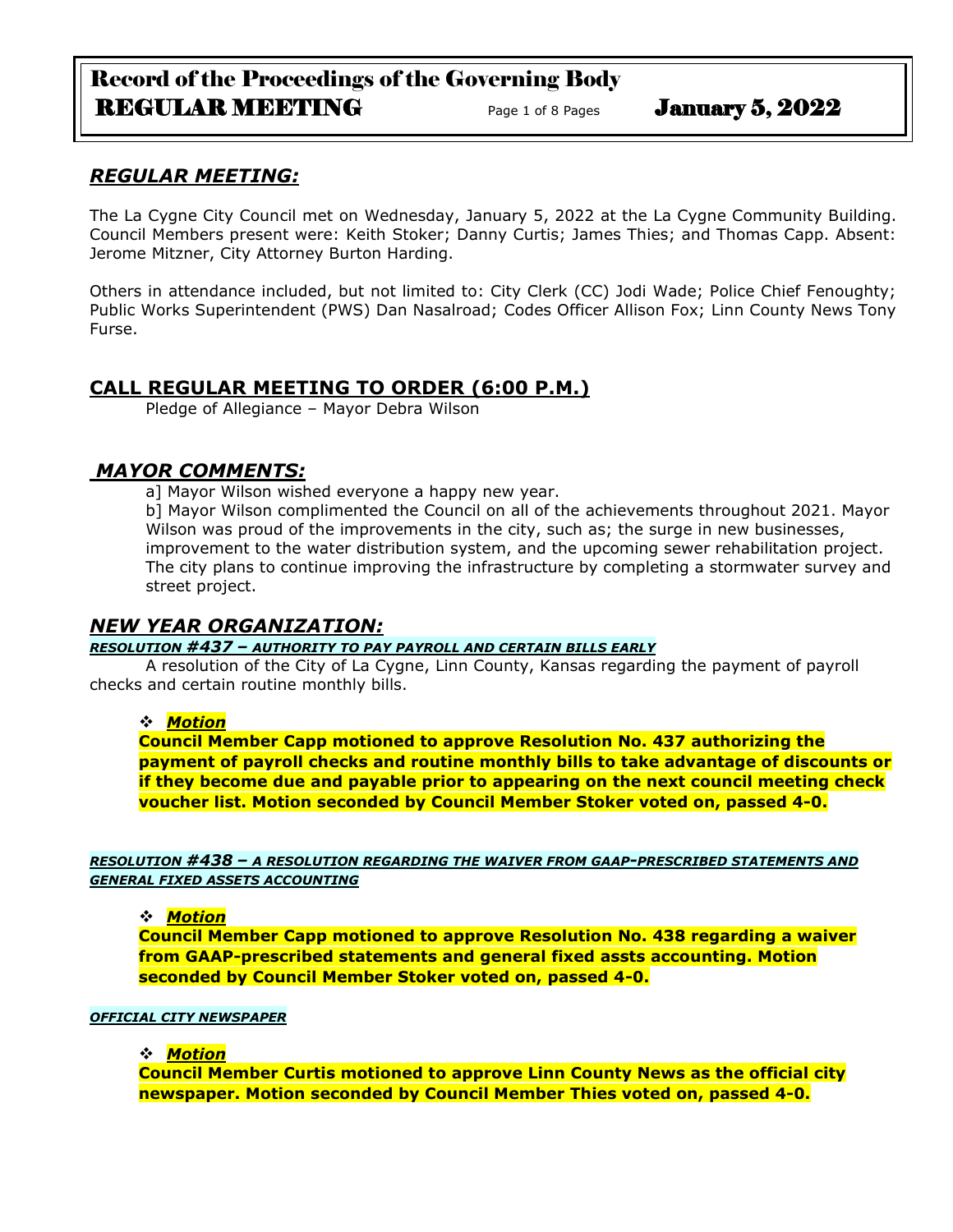## *CONSENT AGENDA:*

### ❖ *Motion to approve Consent Agenda:*

### **Council Member Stoker motioned to accept the Consent Agenda as presented.**

Minutes of December 15, 2021 City Council Meeting; Check Register: December 16 – January 5, 2022;

**Motion seconded by Council Member Curtis, voted on, passed 4-0.** 

### *DISCUSSION FROM THE FLOOR:*

NONE

## *SPECIAL PROJECTS:*

#### *WATER PLANT SETTLING POND PROJECT (MIDWEST ENGINEER GROUP/STARBUCK TRUCKING, LLC)*

Starbuck Trucking has nearly completed the clay liner on Basin #2. A construction meeting will be held to review the process for filling the new basin and transitioning the water plant to function from the new basin while Starbuck performs work on the existing Basin #1. Terracon performed some nuclear field density tests to measure moisture content and dry density.

#### *SEWER REHABILITATION PROJECT (BG CONSULTANTS)*

Paul Owings, BG Consultants, reached out to City Attorney Harding for some legal paperwork to be completed for the contract to finalize the bid plans and documents. Mayor Wilson had been advised by City Attorney Harding the legal documents had been reviewed, signed and returned to BG Consultants.

#### *STREET PROJECT – KDOT CCLIP PROJECT AT KS HWY 152 AND INDUSTRIAL ROAD (BG CONSULTANTS)* Project scheduled for March 2022.

#### *NEW FIRE STATION/PUBLIC SAFETY BUILDING*

CC Wade is working with Fire Chief Nasalroad and Police Chief Fenoughty to complete the details on the application.

#### *AMERICAN RESCUE PLAN ACT FUNDS (ARPA)*

The first annual report is due April 2022.

#### *HEAL GRANT PROGRAM – COMMUNITY BUILDING*

HEAL Grant awards will be announced on January 10, 2022.

### *REPORTS OF CITY OFFICERS:*

**CITY ATTORNEY –BURTON HARDING**: Completed paperwork for the sewer rehabilitation project.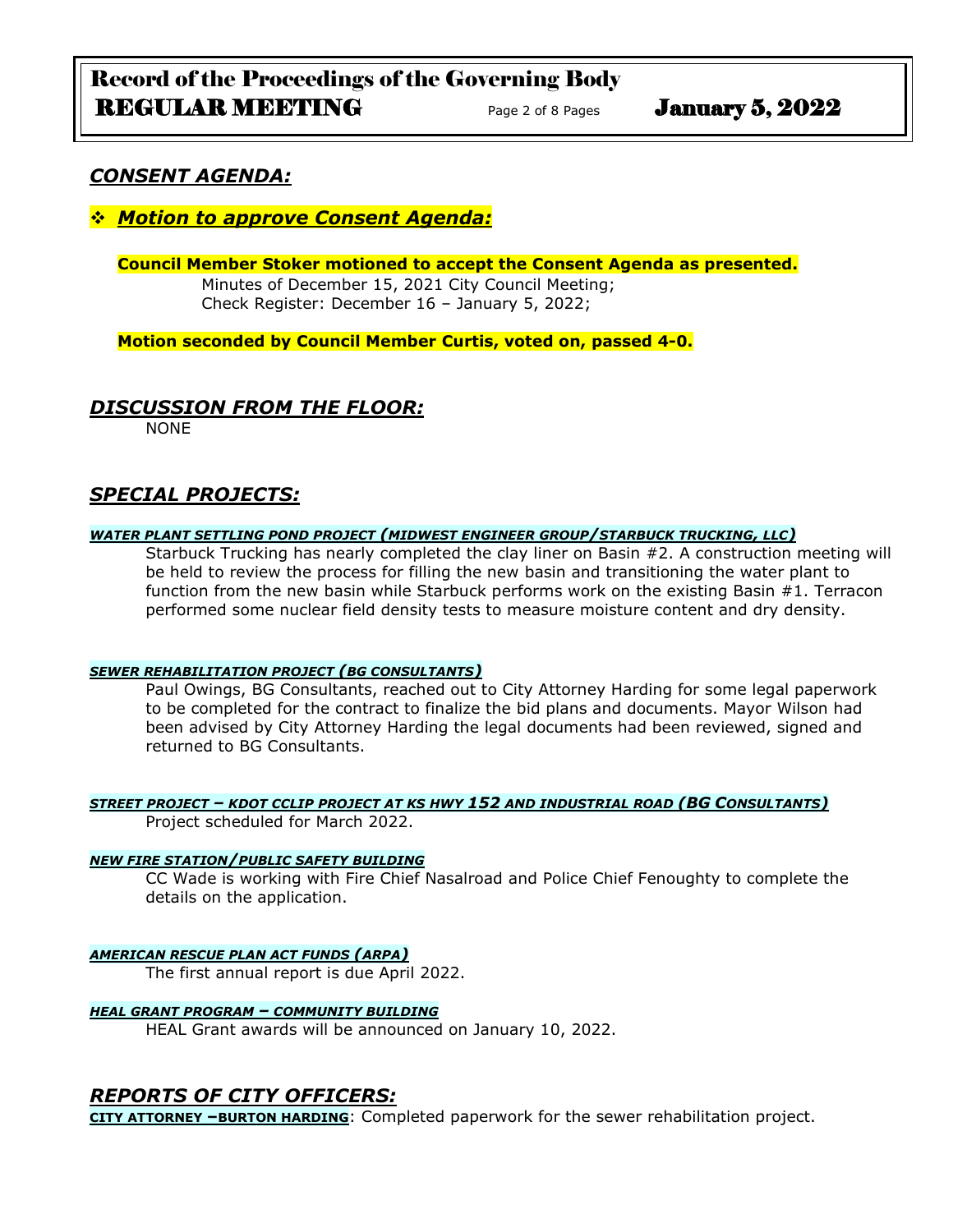### *REPORTS OF CITY OFFICERS CONTINUED:*

#### **CHIEF OF POLICE – TINA FENOUGHTY**

**8 Traffic Stops Conducted**

| <b>Citations issued since last meeting</b> |  |               |  |
|--------------------------------------------|--|---------------|--|
| Speed School Zone                          |  | Tag Expired.  |  |
| Fail to Yield                              |  | No Tag        |  |
| Insurance                                  |  | No DL         |  |
| <b>RR Crossing</b>                         |  | Speed         |  |
| Vicious Dog/RAL                            |  | Paraphernalia |  |
| Suspended DL                               |  | Equipment     |  |

#### **Calls for Service / Reports – 12/16/2021 thru 1/03/2022**

| Animal Complaint -        | Traffic Complaints - 1           |
|---------------------------|----------------------------------|
| Assist Outside Agency - 2 | Civil Stand-by $-0$              |
| Building Check - 1        | Citizen Assist CFS / contact - 7 |
| Fingerprints $-0$         | Juvenile Incident - 2            |
| Check Welfare $-2$        | Federal Record Checks-0          |
| Follow $Up - 7$           | Theft - $1$                      |
| Suspicious Activity - 2   | Vehicle Lockout - 0              |
| Disturbance $-2$          | Drug Case - 0                    |
| Assault LEO $-0$          | Criminal Damage - 1              |
| Non-Injury Accident -0    | Pedestrian Check - 1             |
| Disorderly Conduct - 0    | Warrant Attempt - 1              |
| Felony Warrant $-2$       | Misdemeanor Warrant - 1          |

#### **VIN Inspections –** 4 completed

**New Business:** None at this time

#### **Unfinished Business:** None at this time

Accrued overtime for last period  $= 0$  hours

# *EXECUTIVE SESSION:*

#### ❖ *Motion*

**Council Member Capp motioned to go in to executive session for 10-minutes for nonelected personnel matter to conduct employee reviews and will return to the Council table at 6:20 p.m. Motion seconded by Council Member Stoker voted on, passed 4-0. 6:10 p.m.**

Others in attendance included, but not limited to: Police Chief Fenoughty

### *OPEN SESSION RESUMED AT 6:20pm:*

#### ❖ *Motion*

**Council Member Capp motioned to approve a raise for Officer Allison Fox to \$18.55 per hour which includes COLA plus performance raise effective January 3, 2022. Motion seconded by Council Member Stoker voted on, passed 4-0.**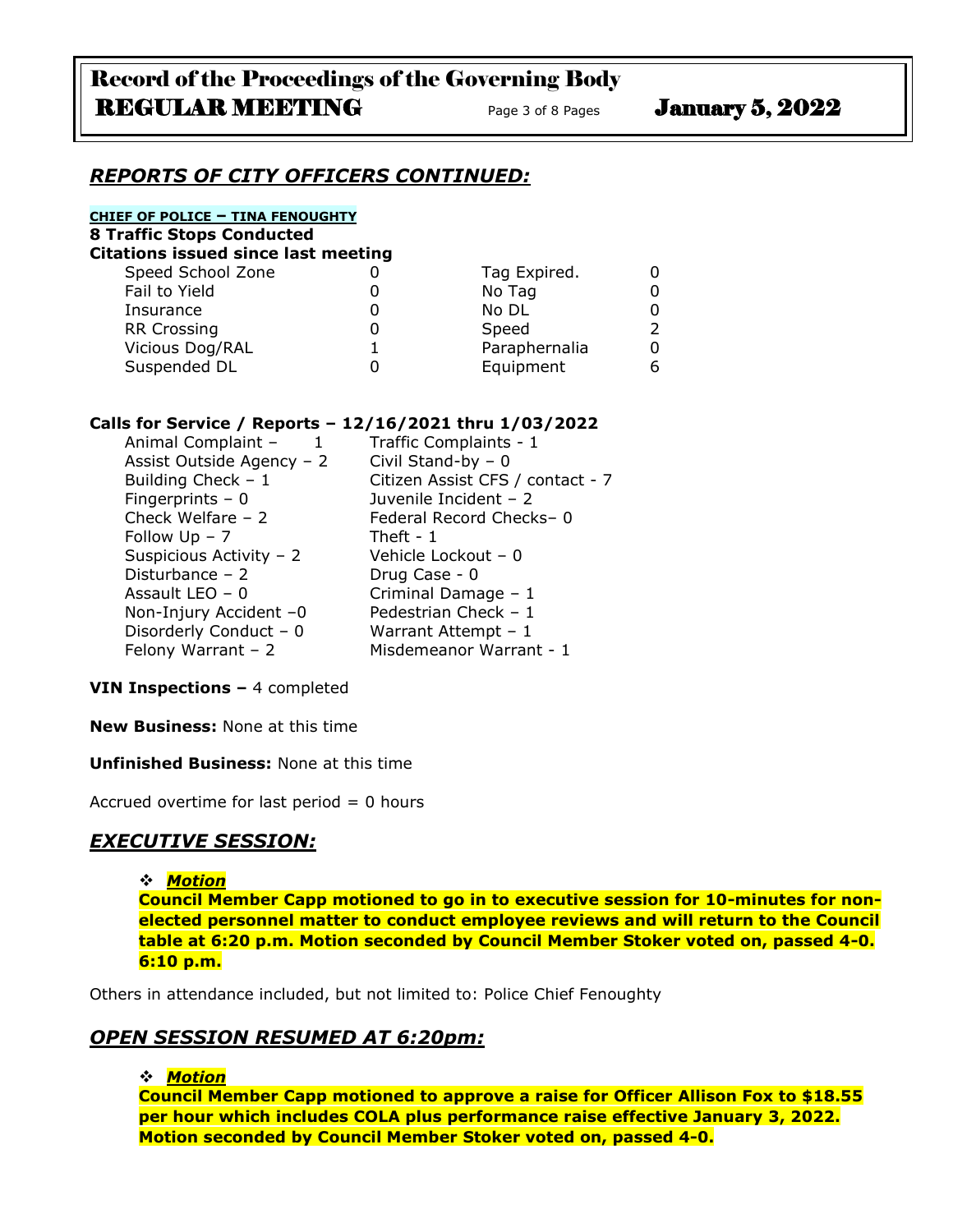# Record of the Proceedings of the Governing Body REGULAR MEETING Page 4 of 8 Pages January 5, 2022

# *REPORTS OF CITY OFFICERS CONTINUED:*

#### **CODES ENFORCEMENT – ALLISON FOX**

Officer Fox has some INOP letters to get completed and mailed out. Mayor Wilson advised Officer Fox to reach out to City Treasurer Connie Gore for assistance with mailings.

# **PUBLIC WORKS DEPARTMENT – PUBLIC WORKS SUPERINTENDENT (PWS) DAN NASALROAD**

NONE

### **CITY CLERK – JODI WADE**

Report from 12/16/2021 – 1/05/2021

### **City Clerk**

- Completed monthly financials.
- Reviewed 2021 budget reports.
- Entered the 2022 budget numbers.
- Completed the fiscal year end.
- Met with Danny Caltrain, MW Engineer group to review water plant analysis information needed.
- Completed and submitted the HEAL grant application.
- Continued to work with PWS Nasalroad on the narratives for the FOB Trustee grant application.
- Created a timeline of water plant studies and water plant improvement projects.
- Cleaned out past records ready for disposal.
- Reviewed the mobile home licensing procedure/process with Mayor Wilson. Pulled all sections from the zoning regulations and/or codes book pertaining to mobile home parks.
- Reviewed the concerns with the beverage section of the codes book with Mayor Wilson.
- Updated council roster and letterhead.
- Ordered and set up filing cabinets for codes/nuisance files and Planning & Zoning files/permits.

Overtime Hours for City Hall for the last pay period: none

#### **CITY TREASURER/COURT CLERK – CONNIE GORE**

Report from 12/16/2021-1/4/2022:

**Utilities**

- Penalties accessed.
- Processed the utility bills and mailed.
- Processed the end of the year and deposit interest.

#### **Court**

- Court paperwork, warrant, probation orders, payments processed and filed.
- Talked to the new judge.
- Sent letters to defendants changing the court date and updated each case in system.
- Updated court forms to reflect new judge.
- Processed the end of the year.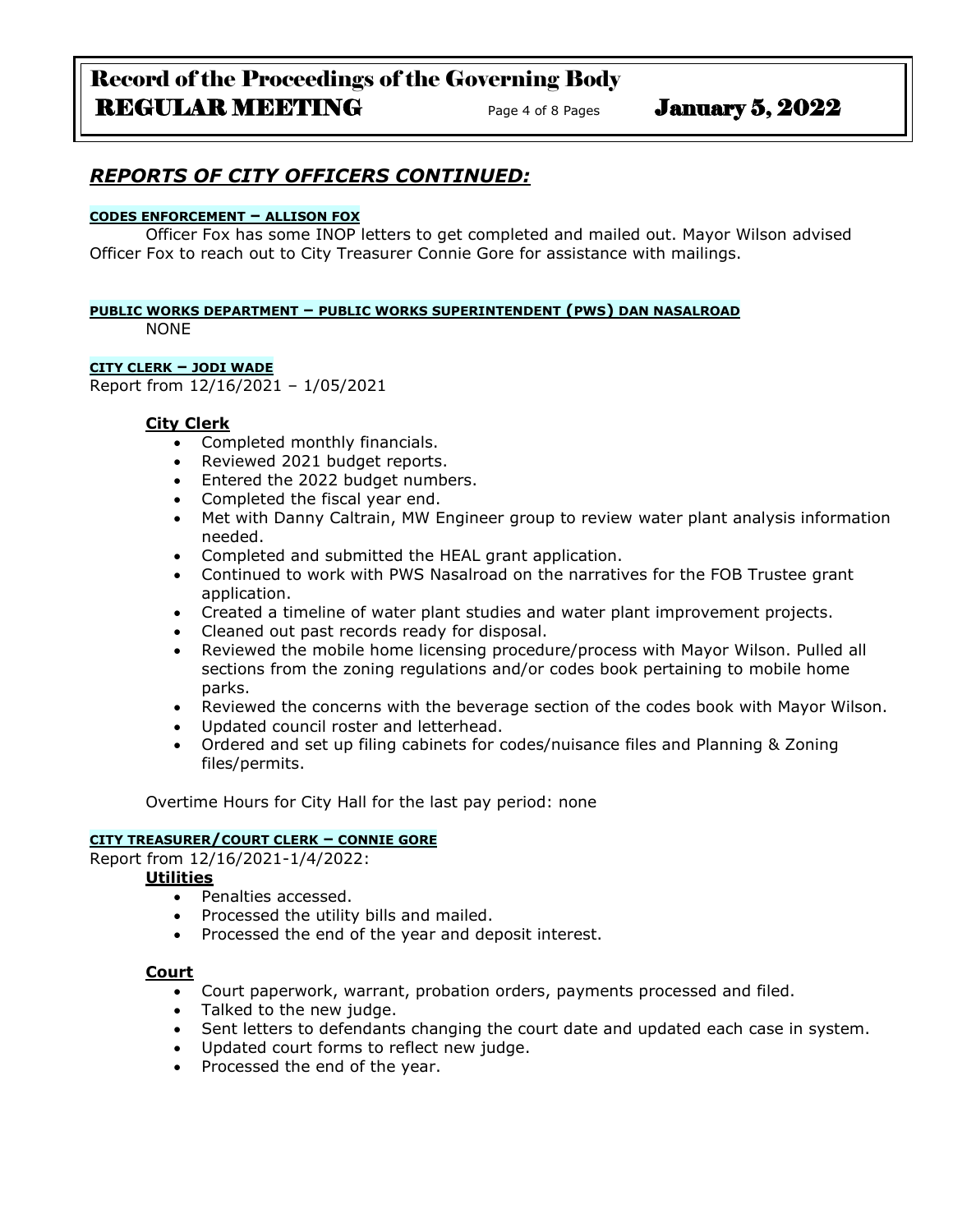# *REPORTS OF CITY OFFICERS CONTINUED:*

**CITY TREASURER/COURT CLERK – CONNIE GORE**

Report from 12/16/2021-1/4/2022:

#### **Other**

- Worked on cemetery clean up and spreadsheet. Started with Pollman and it is about done. La Cygne cemetery should go fast. Oaklawn Cemetery is going to take a while.
- Talked with software tech about a couple of issues they resolved for now.
- Talked with the software programmer three (3) times about various issues we are having. Still working on getting the utility issues resolved.

### *COUNCIL COMMITTEE REPORTS:*

*WATER & GAS -NONE*

#### *STREET -NONE*

#### *SEWER-*

Stormwater Master Plan RFQs will be received on January 17, 2022. The committee consisting of Council Member Capp and Council Member Mitzner will review the RFQs prior to the Council meeting on January 19, 2022.

#### *PARK-NONE*

*CEMETERY –NONE*

#### *PUBLIC SAFETY –*

 $\checkmark$  Guide for Renters, Landlords and Homeowners. The committee consisting of Council Member Stoker, Council Member Mitzner and Fire Chief Nasalroad will meet to review prior to the next Council meeting or prior to the first meeting in February 2022.

#### *COMMUNITY BUILDING-NONE EMPLOYEE RELATIONS & TRAINING-NONE*

## *SPECIAL COMMITTEE REPORTS:*

*EMERGENCY MANAGEMENT -NONE CHAMBER OF COMMERCE –NONE PLANNING & ZONING COMMISSION (PZC) –*

Meeting with IBTS on January 13, 2022 at 7pm. Will be reviewing questions for a community survey and discuss upcoming community meetings.

#### *LA CYGNE COMMUNITY PARK BOARD(LCPB)-NONE*

✓ Annual meeting of the Trustees and Park Board meeting January 25, 2022.

# *UNFINISHED BUSINESS:*

### **DEMOLITION OF 602 N. 5TH STREET.**

CC Wade explained to the Council the parcel located at 602 N.  $5<sup>th</sup>$  Street has always been one large piece. It does not consist of multiple lots. The parcel would have to go through the subdivision procedures of the Planning Commission if it is decided to separate the parcel in to separate lots. Discussion was held about the value of the property and about the process for the city to sell the property. Council Member Stoker, Council Member Capp and Council Member Curtis were in agreement the Planning & Zoning Commission needs to research information regarding the value of the lot, use of the lot and provide a recommendation to the Council.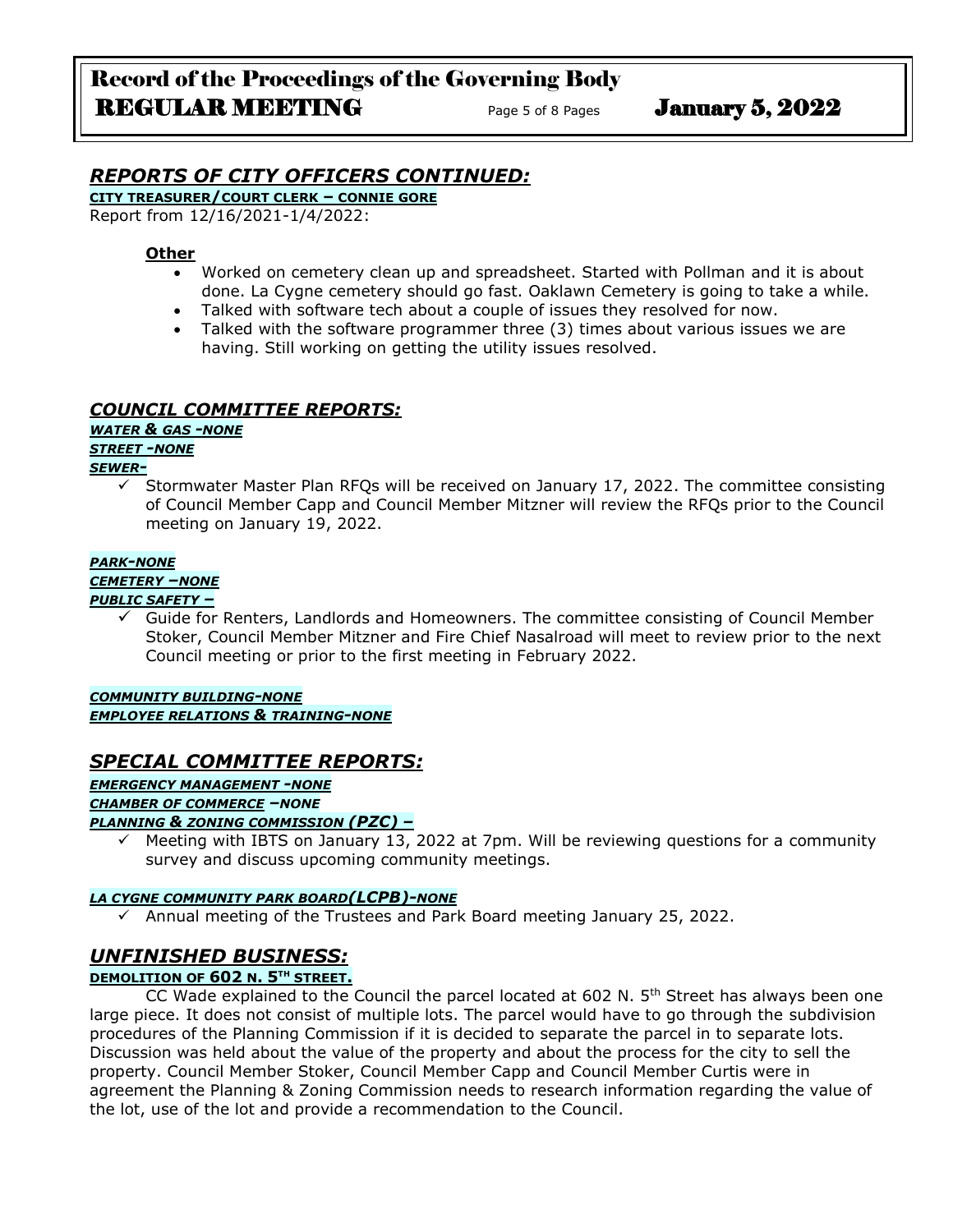# *UNFINISHED BUSINESS CONTINUED:*

#### **ORDINANCE NO. \_\_\_ ANNEXING LAND TO THE CITY OF LA CYGNE, KANSAS**

Discussion was held regarding a special meeting in order to review the lot being considered for annexation.

#### **RESOLUTION NO. 02-17 REGARDING MAINTENANCE OF STREETS WITHIN THE LINN COUNTY INDUSTRIAL PARK, LA CYGNE, KANSAS.**

Discussion was held regarding a special meeting in order to review the lot being considered for annexation.

### ❖ *Motion*

**Council Member Capp motioned to have a special meeting at 7pm on January 10,2022 for the purpose of reviewing Ordinance No. Annexing land to the City of La Cygne and Resolution No. 02-17 regarding maintenance of streets within the Linn County Industrial Park, La Cygne, KS. Motion seconded by Council Member Stoker voted on, passed 4-0.**

### *NEW BUSINESS:*

#### **307 SWAN STREET**

Property owned by Lincoln Township. AMR has moved out of the building into the new location. Would the City of La Cygne have any interest in leasing the building from Lincoln Township? Discussion was held regarding the maintenance of the building and mowing of the property. Council Member Stoker asked PWS Nasalroad if the storage would be useful and PWS Nasalroad indicated they are always in need of more storage space for equipment. Council Member Capp requested a written lease agreement be presented to the Council for review.

#### **CHRISTMAS POLE LIGHT DECORATIONS**

Christmas Pole Light Decorations: CC Wade will have Gary Spears remove the decorations from the poles. Prior to removal it needs to be determined if the decorations can be stored again in the storage building at the La Cygne Community Park. PWS Nasalroad had spoken to Park Board Chairman Tony Stallings about storing the Christmas pole light decorations in the shed again and Tony indicated that would be fine. Council Member Curtis stated the Park Board had in their minutes the decorations could be stored in the park shed for either one or two years. PWS Nasalroad asked what the Park Board was going to be using the building for in two years. Council Member Curtis said he thought there were some items being stored in the Rock House building that needed to be stored somewhere else. The Council proceeded to move forward with storing the Christmas pole light decorations in the building in the park for the next year and will review later this year.

#### **INSTALLATION OF AN ELECTRICAL PEDESTAL IN THAYER PARK**

Installation of an electrical pedestal in Thayer Park to provide power at the small shelter during Halloween and Christmas. Discussion would need to be held between the Chamber of Commerce and the City to review funding. Mayor Wilson informed the Council about the fundraisers which had taken place in the past for funds to further improve Thayer Park. The Mayor and Council advised CC Wade to reach out to the Chamber of Commerce regarding the funds and to seek cost estimates for adding electrical power to the park.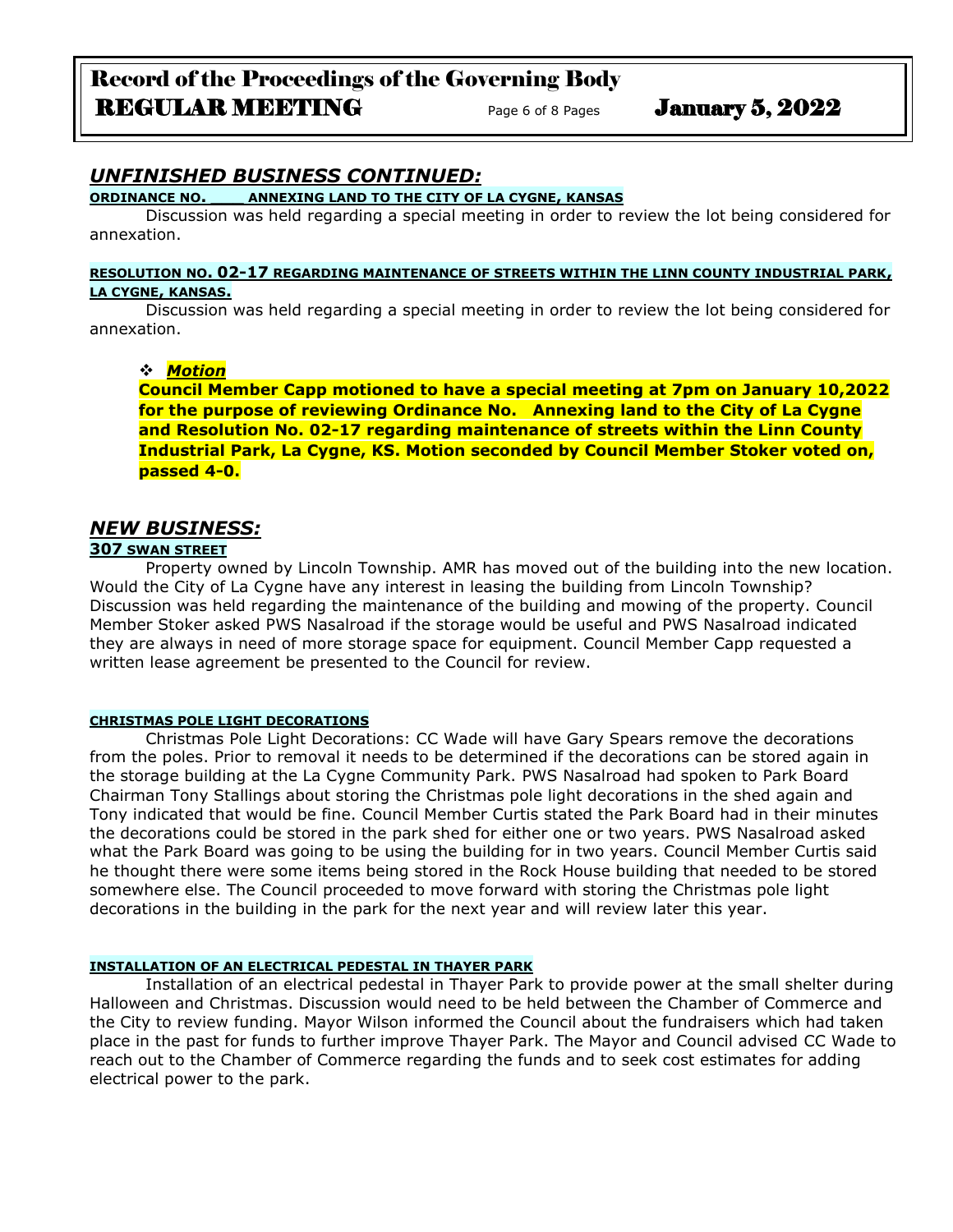#### *NEW BUSINESS CONTINUED:* **EMPLOYEE EVALUATIONS**

## *EXECUTIVE SESSION:*

### ❖ *Motion*

**Council Member Capp motioned to go in to executive session for 20-minutes for nonelected personnel matter to conduct employee reviews and will return to the Council table at 7:18 p.m. Motion seconded by Council Member Stoker voted on, passed 4-0. 6:58 p.m.**

Others in attendance included, but not limited to: None

# *OPEN SESSION RESUMED AT 7:18pm:*

# *EXECUTIVE SESSION:*

### ❖ *Motion*

**Council Member Stoker motioned to go in to executive session for 15-minutes for nonelected personnel matter to conduct employee reviews and will return to the Council table at 7:33p.m. Motion seconded by Council Member Capp voted on, passed 4-0. 7:18 p.m.**

Others in attendance included, but not limited to: PWS Nasalroad

# *OPEN SESSION RESUMED AT 7:33pm:*

# *EXECUTIVE SESSION:*

### ❖ *Motion*

**Council Member Capp motioned to go in to executive session for 5-minutes for nonelected personnel matter to conduct employee reviews and will return to the Council table at 7:38 p.m. Motion seconded by Council Member Curtis voted on, passed 4-0. 7:33 p.m.**

Others in attendance included, but not limited to: PWS Nasalroad

# *OPEN SESSION RESUMED AT 7:38pm:*

## *EXECUTIVE SESSION:*

❖ *Motion* 

**Council Member Capp motioned to go in to executive session for 7-minutes for nonelected personnel matter to conduct employee reviews and will return to the Council table at 7:45 p.m. Motion seconded by Council Member Thies voted on, passed 4-0. 7:38 p.m.**

Others in attendance included, but not limited to: CC Wade